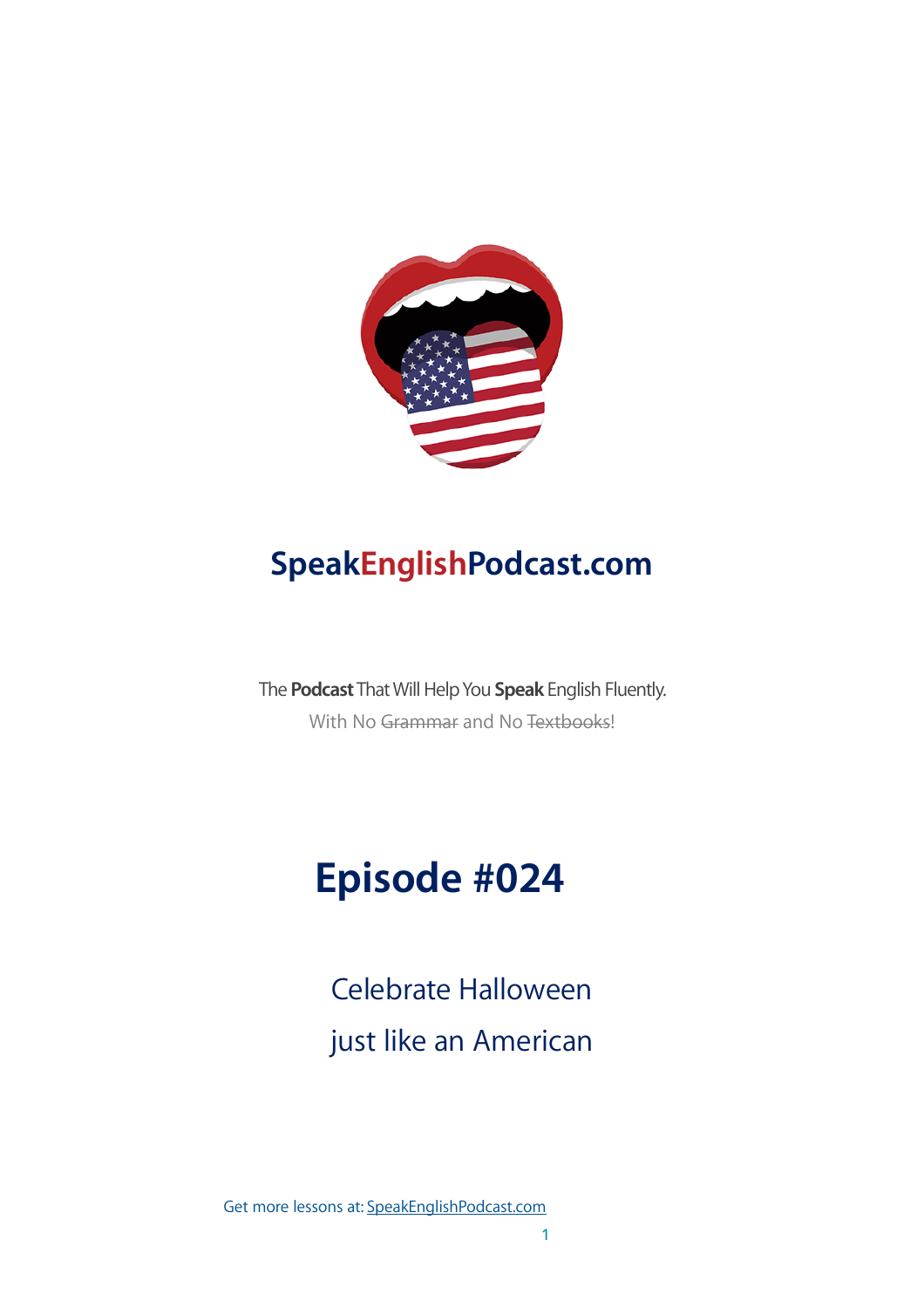Hi, everybody! I am Georgiana, your English teacher and founder of [SpeakEnglishPodcast.com](http://speakenglishpodcast.com/). My mission is to help you speak English fluently.

In today's episode:

- •I'll be talking about one of the most celebrated holidays in the United States: **Halloween.**
- •After that, you'll practice your **speaking** with a new mini-story while enjoying my new Question & Answer story.

Very well. Let's get started!

**Halloween** is a holiday celebrated on the last day of October. I would say it's very popular because everybody's excited about it, especially children.

The word Halloween comes from an old English expression, "All Hallows' Eve," and it means **the day before All Saints' Day**.

Children of all ages really love Halloween because they can **dress up** in **funny costumes** and knock on their neighbourhood doors, shouting "Trick or Treat!". The neighbors usually give them candies.

The meaning of the phrase "Trick or Treat" is interesting. In this context, **"treat"** means **getting the candies**, and **"trick"** means the **consequence of not getting the sweets**. It's like an innocent **threat** children make. Of course, kids get really excited when they knock on stranger's doors in their neighbourhood.

Since Halloween originated as a celebration connected with evil spirits, the most common symbols are **witches flying on broomsticks**, **ghosts**, **skeletons**, **black cats**, etc. The **black color** is one of the traditional Halloween colors.

Of course, **pumpkins** are also a Halloween symbol. I'm sure you've seen them in movies. People empty pumpkin and put a candle inside to make a lamp.

How do you make a **Halloween pumpkin**? •The first step is hollowing out the pumpkin.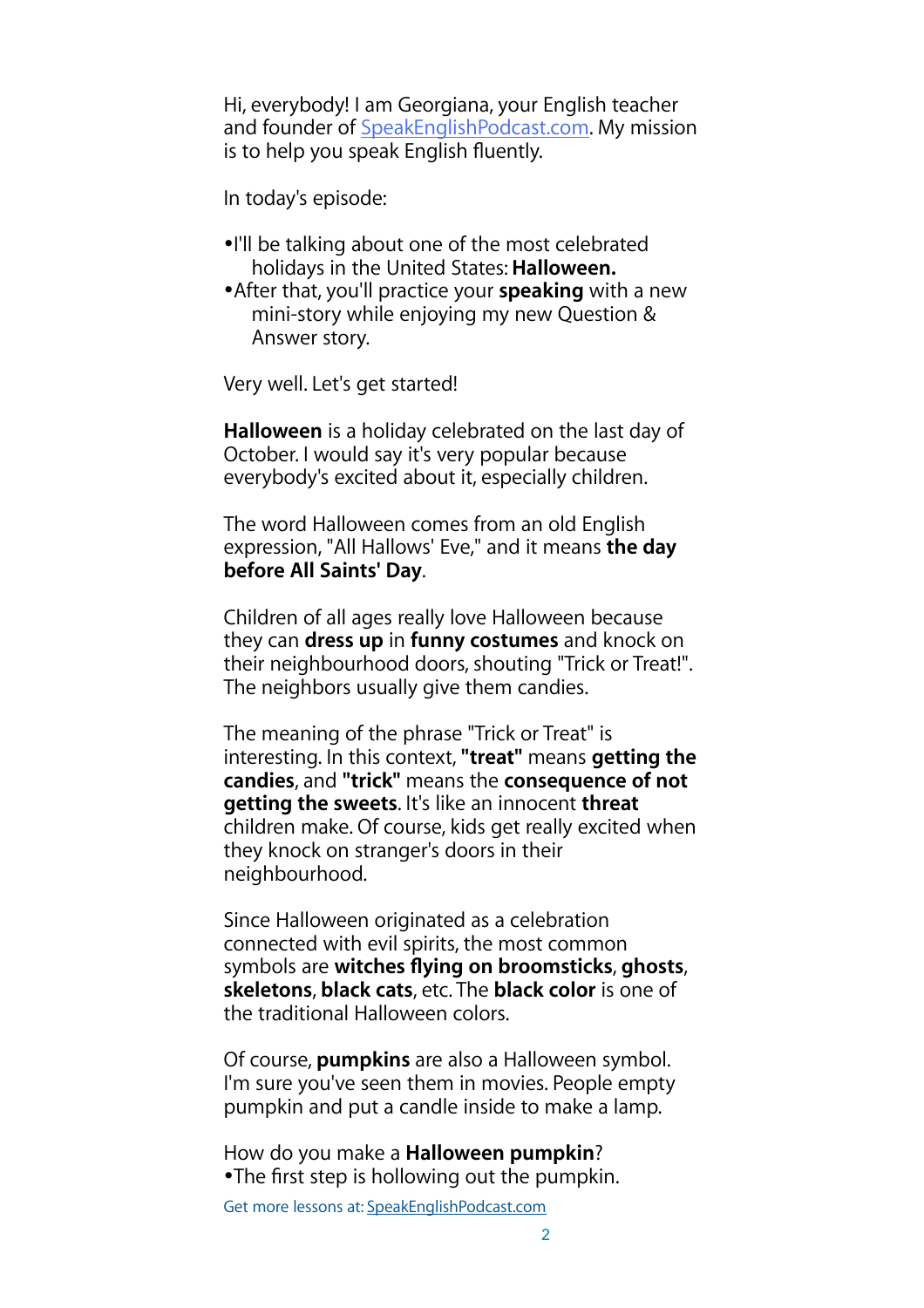- •After we use a keyhole, we saw to cut the hole.
- •When using a **candle** for illumination, you can cut the hole in the pumpkin's **top**.
- •For **electric lights**, make the hole **in the bottom or side** so you can hide the cord.

The Halloween pumpkin is called Jack-O'-Lantern. It's common to see jack-o'-lanterns on doorsteps decorations before and on Halloween.

The name comes from an **Irish legend** about a man named Jack. He was so **ungenerous** that when he died, he couldn't enter Heaven, but he couldn't go to Hell either because he had **told jokes about the Devil**. As a result, Jack had to walk and walk with a lantern until the **Day of Judgment**.

Here's what a typical family does at Halloween:

- •They decorate their home. Americans spend about 5 billion dollars every year.
- •They buy costumes. A costume is not cheap. It can cost \$30 or more.
- •They buy plenty of candy, and of course, they eat it.
- •Kids go "trick or treating." In most towns, it's only allowed from 3 pm until5 pm because it gets dark quickly.

Very well, now you know a bit more about this beautiful holiday. Maybe next time you'll carve your own Halloween pumpkin and **celebrate Halloween** just **like an American**!

## **MINI-STORY**

### **(Practice your speaking)**

Ok, let's move on to the next section.

Here, I'll use the **Question & Answer** technique. This is the perfect lesson for automatizing your spoken English. This is how it works:

•I'll give you some information. (A phrase or two). •I'll ask simple questions.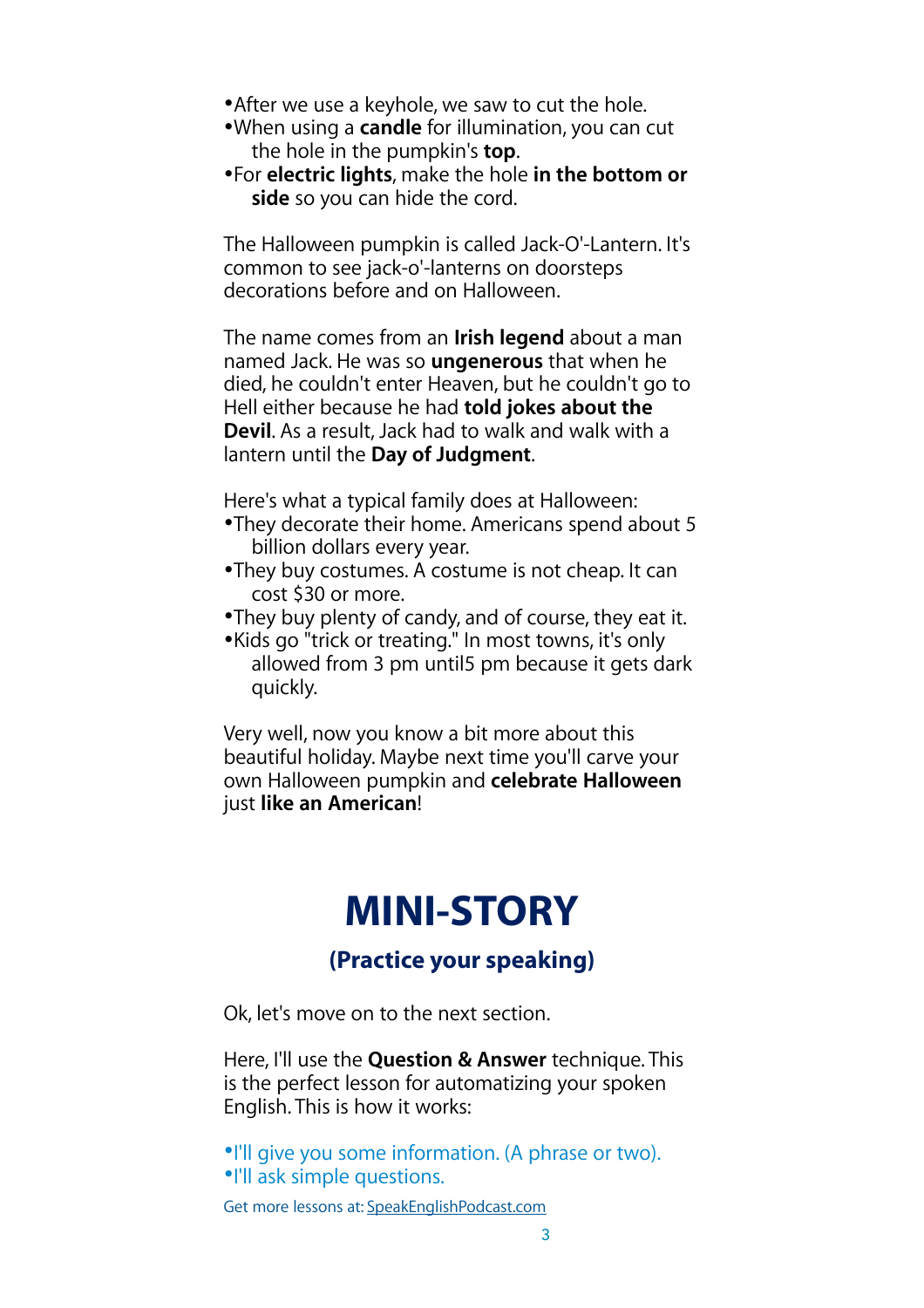- •After each question, there will be some seconds of silence: it's your turn to answer the question! Just try to give an easy and short answer, not a complex one.
- •After you answer, I'll give you a correct answer.

This process will continue, and little by little, I'll be telling a story using questions and answers. In this mini-story, you are Jack, and you answer the questions.

This mini-story will be a bit more difficult than usual, but don't worry, just repeat it more times, and it will be fine.

I'll be using some words that you may not know:

**Miserly**: Someone who has a strong wish to have money and hates spending it. **Funnily enough**: Strangely, surprisingly. **Fate**: Destiny. **To wander**: To walk slowly without a destination.

Ok, let's get started!

#### **My name's Jack, and I walk every night in the World of Spirits.**

#### **Are you, Jack?**  Yes, I'm Jack.

#### **Do you walk every day or every night?**  Every night. I walk every night.

**When do you walk?**  At night. I walk at night in the World of Spirits.

**Do you walk in the World of Elves?**  No, no. I don't walk in the World of Elves. I walk in the World of Spirits.

**What's your name?**  Jack. My name's Jack.

#### **Ok Jack, so, you walk in that World of Spirits on Tuesdays and Fridays, right?**

No, no. I don't walk on Tuesdays and Fridays. I walk every night.

**And where do you walk?**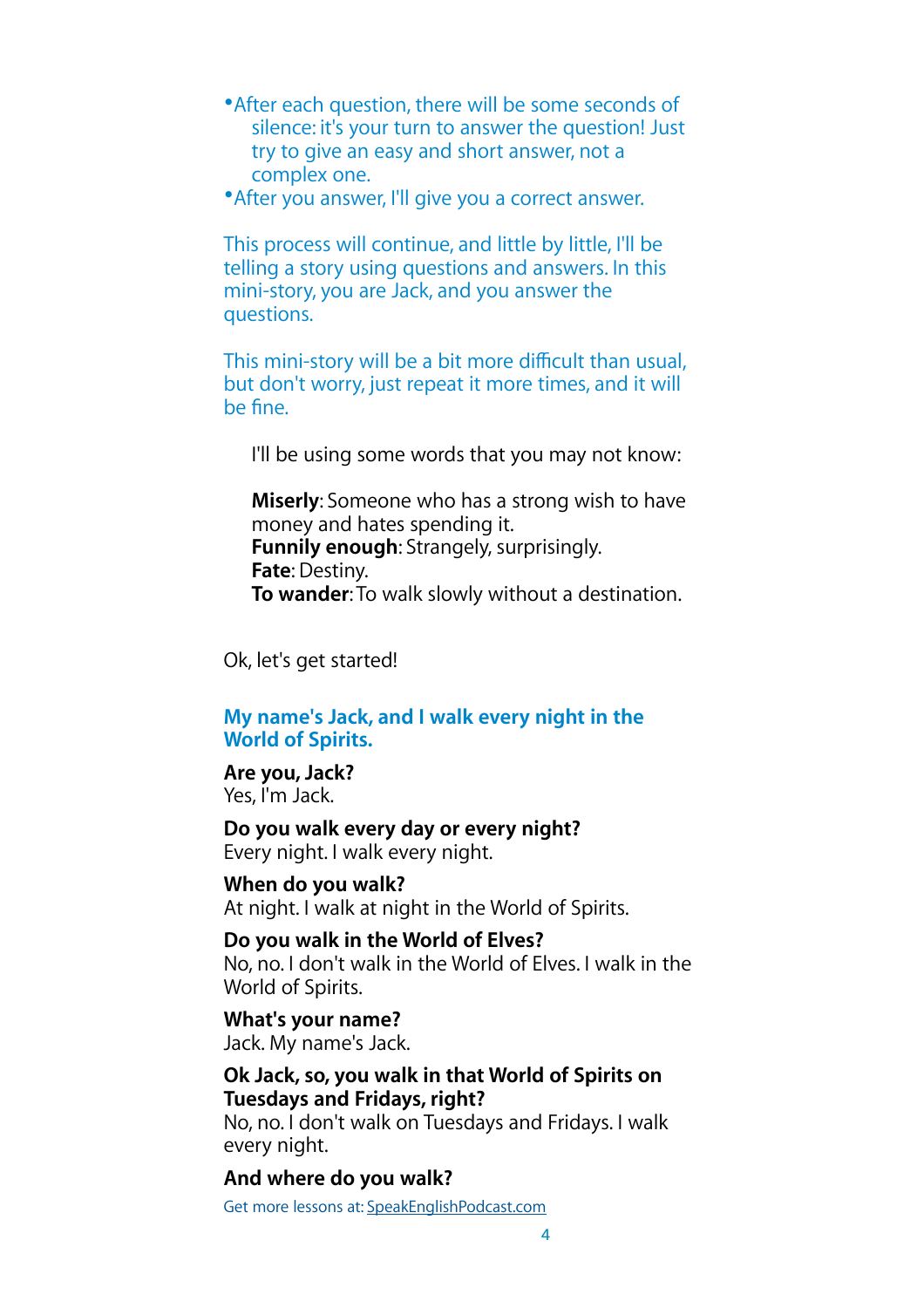In the World of Spirits. I walk there.

#### **When I died, I couldn't enter Heaven because I was very miserly.**

**Did you die?**  Yes, I did. I died. I'm not alive.

**Are you alive or dead?**  Dead. I'm dead. I am a soul.

**Could you enter Heaven?**  No, I couldn't. I couldn't enter Heaven.

**Who couldn't enter Heaven?**  Me. Myself. I couldn't enter Heaven. I was very miserly.

#### **Why couldn't you enter Heaven?**

Because I was miserly, I liked having money, and I hated spending it.

#### **Did you enter Heaven?**

No, I didn't. I didn't enter Heaven because I was miserly.

Funnily enough, I couldn't enter Hell either because I had made some jokes about the Devil.

#### **You couldn't enter Heaven, but could you enter Hell?**

No, neither. I couldn't enter Hell either. I couldn't enter Heaven nor Hell.

#### **Was it "funnily enough" that you couldn't enter Hell?**

Yes, it was "funnily enough." It was strange or surprising; I couldn't go there.

#### **Didn't you enter Hell because you had made some jokes about the Devil?**

Yes. I didn't enter Hell because I had made some jokes about the Devil.

#### **Had you made jokes about yourself?**

No, no. I hadn't made jokes about myself. I had made jokes about the Devil.

#### **Had you made stories about the Devil before you died?**

Not stories. I had made jokes about the Devil before I died.